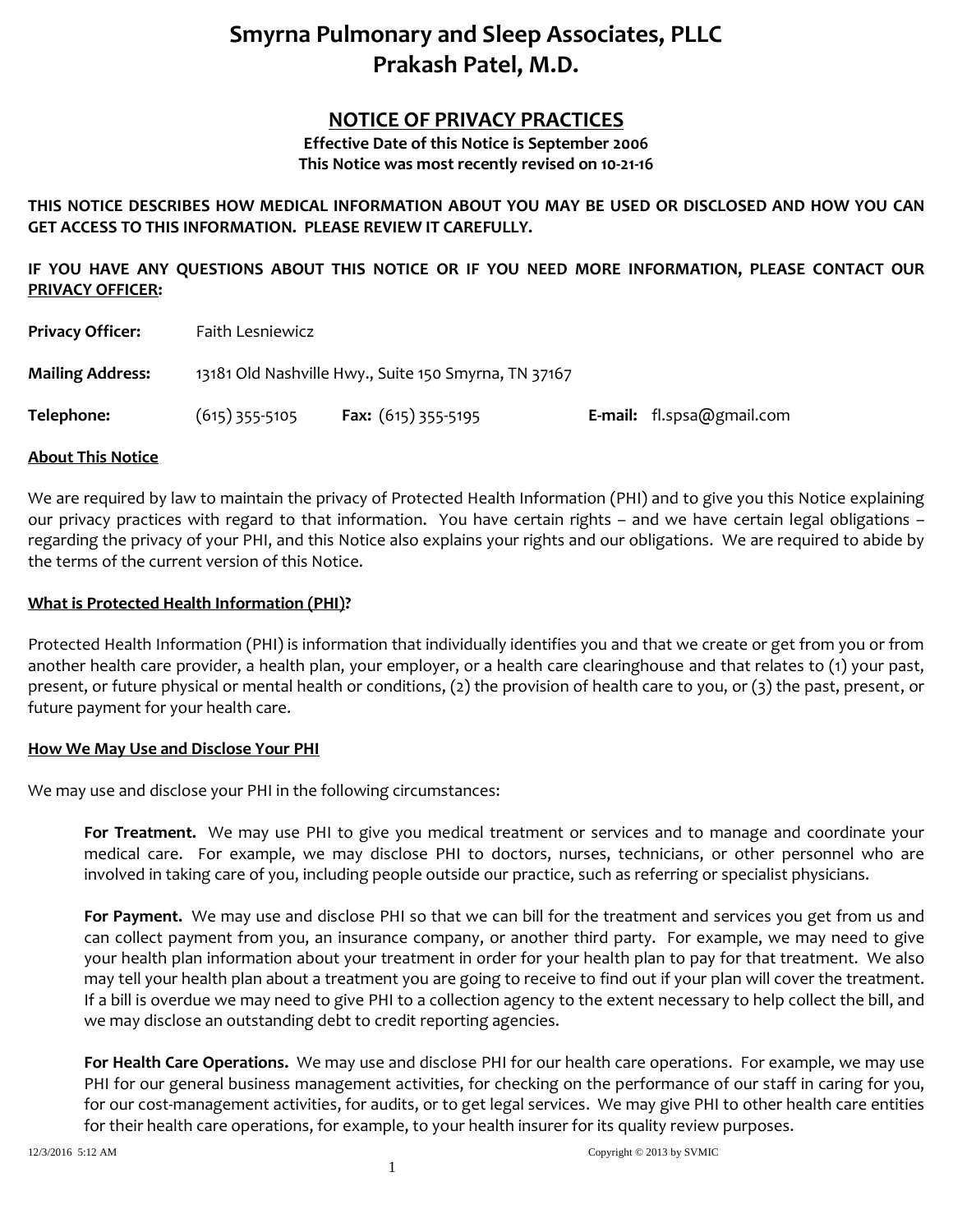**Appointment Reminders/Treatment Alternatives/Health-Related Benefits and Services.** We may use and disclose PHI to contact you to remind you that you have an appointment for medical care, or to contact you to tell you about possible treatment options or alternatives or health related benefits and services that may be of interest to you.

**Minors.** We may disclose the PHI of minor children to their parents or guardians unless such disclosure is otherwise prohibited by law.

**Personal Representative**. If you have a personal representative, such as a legal guardian (or an executor or administrator of your estate after your death), we will treat that person as if that person is you with respect to disclosures of your PHI.

**As Required by Law.** We will disclose PHI about you when required to do so by international, federal, state, or local law.

**To Avert a Serious Threat to Health or Safety.** We may use and disclose PHI when necessary to prevent a serious threat to your health or safety or to the health or safety of others. But we will only disclosure the information to someone who may be able to help prevent the threat.

**Business Associates.** We may disclose PHI to our business associates who perform functions on our behalf or provide us with services if the PHI is necessary for those functions or services. For example, we may use another company to do our billing, or to provide transcription or consulting services for us. All of our business associates are obligated, under contract with us, to protect the privacy of your PHI.

**Organ and Tissue Donation.** If you are an organ or tissue donor, we may use or disclose your PHI to organizations that handle organ procurement or transplantation – such as an organ donation bank – as necessary to facilitate organ or tissue donation and transplantation.

**Military and Veterans.** If you are a member of the armed forces, we may release PHI as required by military command authorities. We also may release PHI to the appropriate foreign military authority if you are a member of a foreign military.

**Workers' Compensation.** We may use or disclose PHI for workers' compensation or similar programs that provide benefits for work-related injuries or illness.

**Public Health Risks.** We may disclose PHI for public health activities. This includes disclosures to: (1) a person subject to the jurisdiction of the Food and Drug Administration ("FDA") for purposes related to the quality, safety or effectiveness of an FDA-regulated product or activity; (2) prevent or control disease, injury or disability; (3) report births and deaths; (4) report child abuse or neglect; (5) report reactions to medications or problems with products; (6) notify people of recalls of products they may be using; (7) a person who may have been exposed to a disease or may be at risk for contracting or spreading a disease or condition; and (8) the appropriate government authority if we believe a patient has been the victim of abuse, neglect, or domestic violence and the patient agrees or we are required or authorized by law to make that disclosure.

**Health Oversight Activities.** We may disclose PHI to a health oversight agency for activities authorized by law. These oversight activities include, for example, audits, investigations, inspections, licensure, and similar activities that are necessary for the government to monitor the health care system, government programs, and compliance with civil rights laws.

**Lawsuits and Disputes.** If you are involved in a lawsuit or a dispute, we may disclose PHI in response to a court or administrative order. We also may disclose PHI in response to a subpoena, discovery request, or other legal process from someone else involved in the dispute, but only if efforts have been made to tell you about the request or to get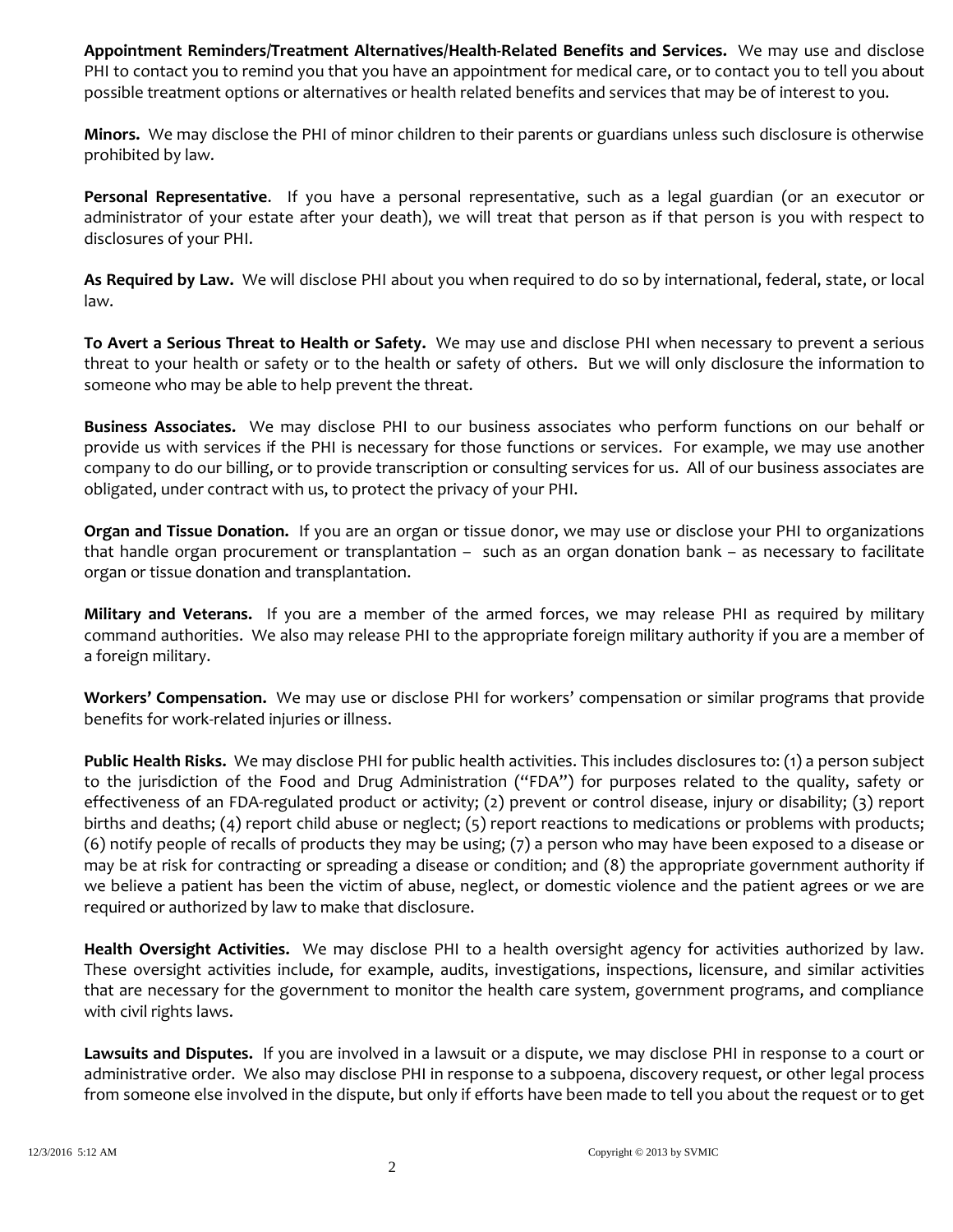an order protecting the information requested. We may also use or disclose your PHI to defend ourselves if you sue us.

**Law Enforcement.** We may release PHI if asked by a law enforcement official for the following reasons: in response to a court order, subpoena, warrant, summons or similar process; to identify or locate a suspect, fugitive, material witness, or missing person; about the victim of a crime if; about a death we believe may be the result of criminal conduct; about criminal conduct on our premises; and in emergency circumstances to report a crime, the location of the crime or victims, or the identity, description, or location of the person who committed the crime.

**National Security.** We may release PHI to authorized federal officials for national security activities authorized by law. For example, we may disclose PHI to those officials so they may protect the President.

**Coroners, Medical Examiners, and Funeral Directors.** We may release PHI to a coroner, medical examiner, or funeral director so that they can carry out their duties.

**Inmates.** If you are an inmate of a correctional institution or under the custody of a law enforcement official, we may disclose PHI to the correctional institution or law enforcement official if the disclosure is necessary (1) for the institution to provide you with health care; (2) to protect your health and safety or the health and safety of others; or (3) the safety and security of the correctional institution.

# **Uses and Disclosures That Require Us to Give You an Opportunity to Object and Opt Out**

**Individuals Involved in Your Care or Payment for Your Care.** We may disclose PHI to a person who is involved in your medical care or helps pay for your care, such as a family member or friend, to the extent it is relevant to that person's involvement in your care or payment related to your care. We will provide you with an opportunity to object to and opt out of such a disclosure whenever we practicably can do so.

**Disaster Relief.** We may disclose your PHI to disaster relief organizations that seek your PHI to coordinate your care, or notify family and friends of your location or condition in a disaster. We will provide you with an opportunity to agree or object to such a disclosure whenever we practicably can do so.

#### **Your Written Authorization is Required for Other Uses and Disclosures**

Uses and disclosures for marketing purposes and disclosures that constitute a sale of PHI can only be made with your written authorization. Other uses and disclosures of PHI not covered by this Notice or the laws that apply to us will be made only with your written authorization. If you do give us an authorization, you may revoke it at any time by submitting a written revocation to our Privacy Officer and we will no longer disclose PHI under the authorization. Disclosures that we made in reliance on your authorization before you revoked it will not be affected by the revocation.

#### **Special Protections for HIV, Alcohol and Substance Abuse, Mental Health, and Genetic Information**

Special privacy protections apply to HIV-related information, alcohol and substance abuse, mental health, and genetic information. Some parts of this general Notice of Privacy Practices may not apply to these kinds of PHI. Please check with our Privacy Officer for information about the special protections that do apply. For example, if we give you a test to determine if you have been exposed to HIV, we will not disclose the fact that you have taken the test to anyone without your written consent unless otherwise required by law.

#### **Your Rights Regarding Your PHI**

You have the following rights, subject to certain limitations, regarding your PHI:

**Right to Inspect and Copy.** You have the right to inspect and/or receive a copy of PHI that may be used to make decisions about your care or payment for your care. But you do not have a right to inspect or copy psychotherapy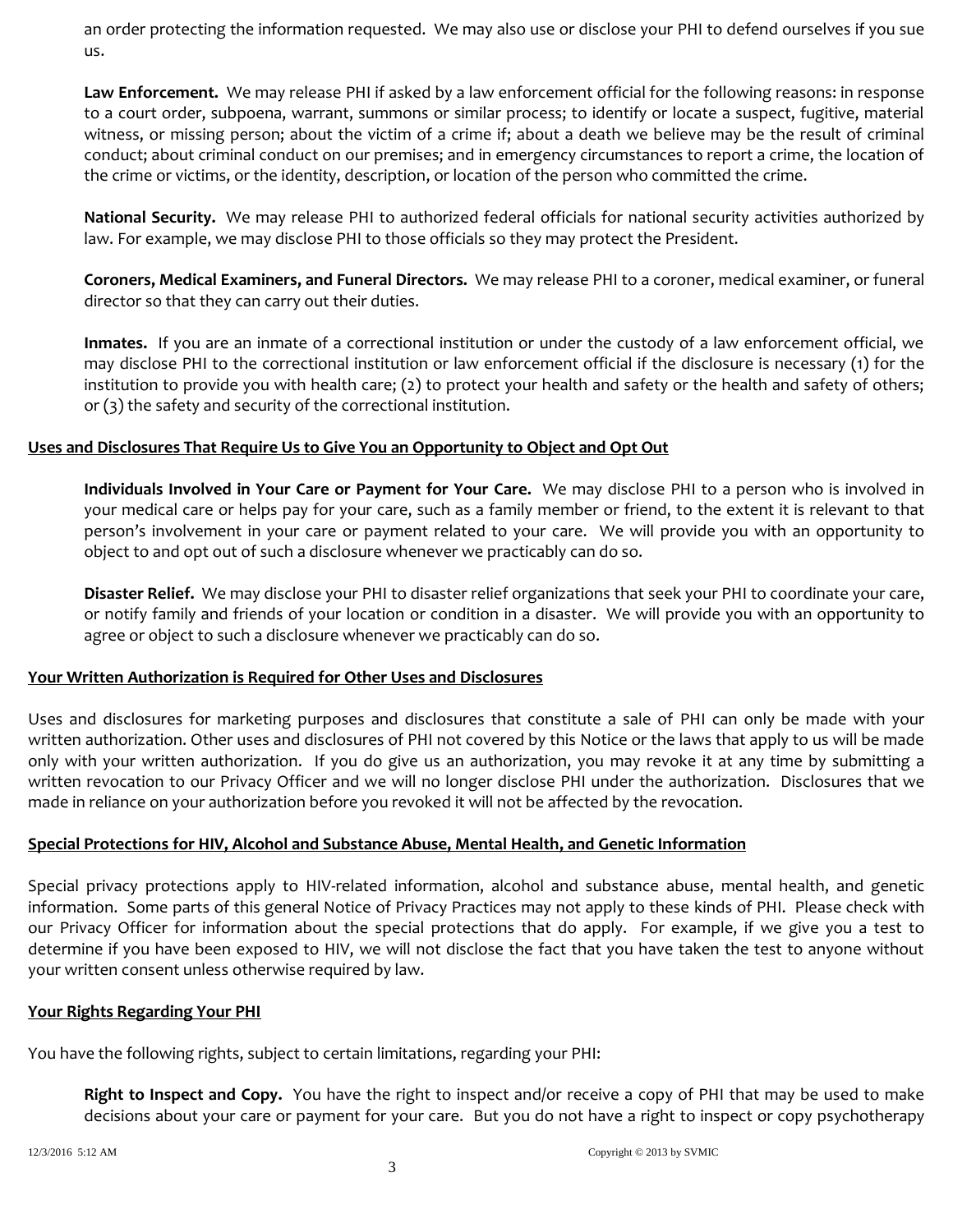notes. We may charge you a fee for the costs of copying, mailing or other supplies associated with your request. We may not charge you a fee if you need the information for a claim for benefits under the Social Security Act or any other state or federal needs-based benefit program. We may deny your request in certain limited circumstances. If we do deny your request, you have the right to have the denial reviewed by a licensed healthcare professional who was not directly involved in the denial of your request, and we will comply with the outcome of the review.

**Right to an Electronic Copy of Electronic Medical Records**. If your PHI is maintained in one or more designated record sets electronically (for example an electronic medical record or an electronic health record), you have the right to request that an electronic copy of your record be given to you or transmitted to another individual or entity. We may charge you a reasonable, cost-based fee for the labor associated with copying or transmitting the electronic PHI. If you chose to have your PHI transmitted electronically, you will need to provide a written request to this office listing the contact information of the individual or entity who should receive your electronic PHI.

**Right to Receive Notice of a Breach.** We are required to notify you by first class mail or by e-mail (if you have indicated a preference to receive information by e-mail), of any breach of your Unsecured PHI.

**Right to Request Amendments.** If you feel that PHI we have is incorrect or incomplete, you may ask us to amend the information. You have the right to request an amendment for as long as the information is kept by or for us. A request for amendment must be made in writing to the Privacy Officer at the address provided at the beginning of this Notice and it must tell us the reason for your request. We may deny your request if it is not in writing or does not include a reason to support the request. In addition, we may deny your request if you ask us to amend information that (1) was not created by us, (2) is not part of the medical information kept by or for us, (3) is not information that you would be permitted to inspect and copy, or (2) is accurate and complete. If we deny your request, you may submit a written statement of disagreement of reasonable length. Your statement of disagreement will be included in your medical record, but we may also include a rebuttal statement.

**Right to an Accounting of Disclosures.** You have the right to ask for an "accounting of disclosures," which is a list of the disclosures we made of your PHI. We are not required to list certain disclosures, including (1) disclosures made for treatment, payment, and health care operations purposes, (2) disclosures made with your authorization, (3) disclosures made to create a limited data set, and (4) disclosures made directly to you. You must submit your request in writing to our Privacy Officer. Your request must state a time period which may not be longer than 6 years before your request. Your request should indicate in what form you would like the accounting (for example, on paper or by e-mail). The first accounting of disclosures you request within any 12-month period will be free. For additional requests within the same period, we may charge you for the reasonable costs of providing the accounting. We will tell you what the costs are, and you may choose to withdraw or modify your request before the costs are incurred.

**Right to Request Restrictions.** You have the right to request a restriction or limitation on the PHI we use or disclose for treatment, payment, or health care operations. You also have the right to request a limit on the PHI we disclose about you to someone who is involved in your care or the payment for your care, like a family member or friend. We are not required to agree to your request. If we agree, we will comply with your request unless we terminate our agreement or the information is needed to provide you with emergency treatment.

**Right to Restrict Certain Disclosures to Your Health Plan**. You have the right to restrict certain disclosures of PHI to a health plan if the disclosure is for payment or health care operations and pertains to a health care item or service for which you have paid out of pocket in full. We will honor this request unless we are otherwise required by law to disclose this information. This request must be made at the time of service.

**Right to Request Confidential Communications.** You have the right to request that we communicate with you only in certain ways to preserve your privacy. For example, you may request that we contact you by mail at a special address or call you only at your work number. Your must make any such request in writing and you must specify how or where we are to contact you. We will accommodate all reasonable requests. We will not ask you the reason for your request.